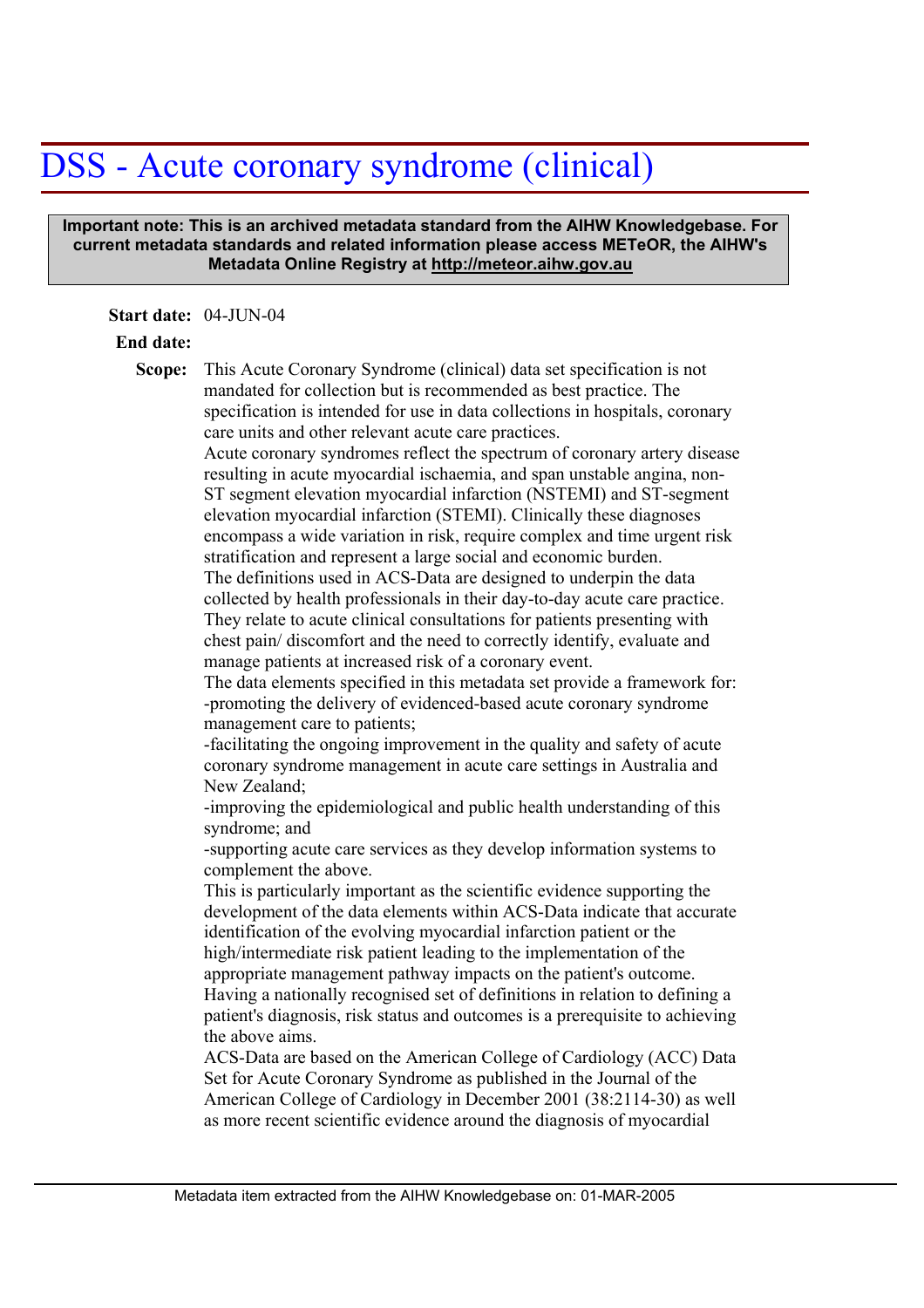infarction. The data elements are alphabetically listed and grouped in a similar manner to the American College of Cardiology's data set format. These features of the Australian ACS data set should ensure that the data is internationally comparable.

The data elements described here have been identified as high priority for inclusion in the NHDD for the collection of data relating to ACS management, along with supporting elements already existing within the NHDD (as listed). It is recommended that other data elements be collected as best practice - however, these are not listed here, as they are considered to be of a secondary priority. Such data elements include date of Coronary Artery Bypass Grafting

(CABG), Percutaneous Coronary Intervention (PCI) and diagnostic cardiac catheterisation/angiography and recording the number of units of blood transfused.

Many of the data elements in this metadata set may also be used in the collection of other cardiovascular clinical information.

Where appropriate, it may be useful if the data definitions in this metadata set were used to address data definition needs in non-clinical environments such as public health surveys etc. This could allow for qualitative comparisons between data collected in, and aggregated from, clinical settings (i.e. using application of ACS-Data), with that collected through other means (e.g. public health surveys, reports).

A set of core ACS data elements and standardised definitions can inform the development and conduct of future registries at both the national and local level.

The working group formed under the National Heart Foundation of Australia (NHFA) and the Cardiac Society of Australia and New Zealand (CSANZ) initiative was diverse and included representation from the following organizations: the NHFA, the CSANZ, the Australasian College of Emergency Medicine, the Australian Institute of Health and Welfare, the Australasian Society of Cardiac & Thoracic Surgeons, Royal Australian College of Physicians (RACP), RACP - Towards a Safer Culture, National Centre for Classification in Health (Brisbane), the NSW

Aboriginal Health & Medical Research Council, the George Institute for International Health, the School of Population Health at the University of Western Australia and the National Cardiovascular Monitoring System Advisory Committee.

To ensure the broad acceptance of the data set, the working group also sought consultation from the heads of cardiology departments, other specialist professional bodies and regional key opinion leaders in the field of acute coronary syndromes.

**Collection** 

This metadata set is primarily concerned with the clinical use of ACS-Data. Acute care environments such as hospital emergency departments, coronary care units or similar acute care areas are the settings in which implementation of the core ACS data set should be considered. A wider range of health and health related establishments that create, use or maintain, records on health care clients, could also use it. **methodology:**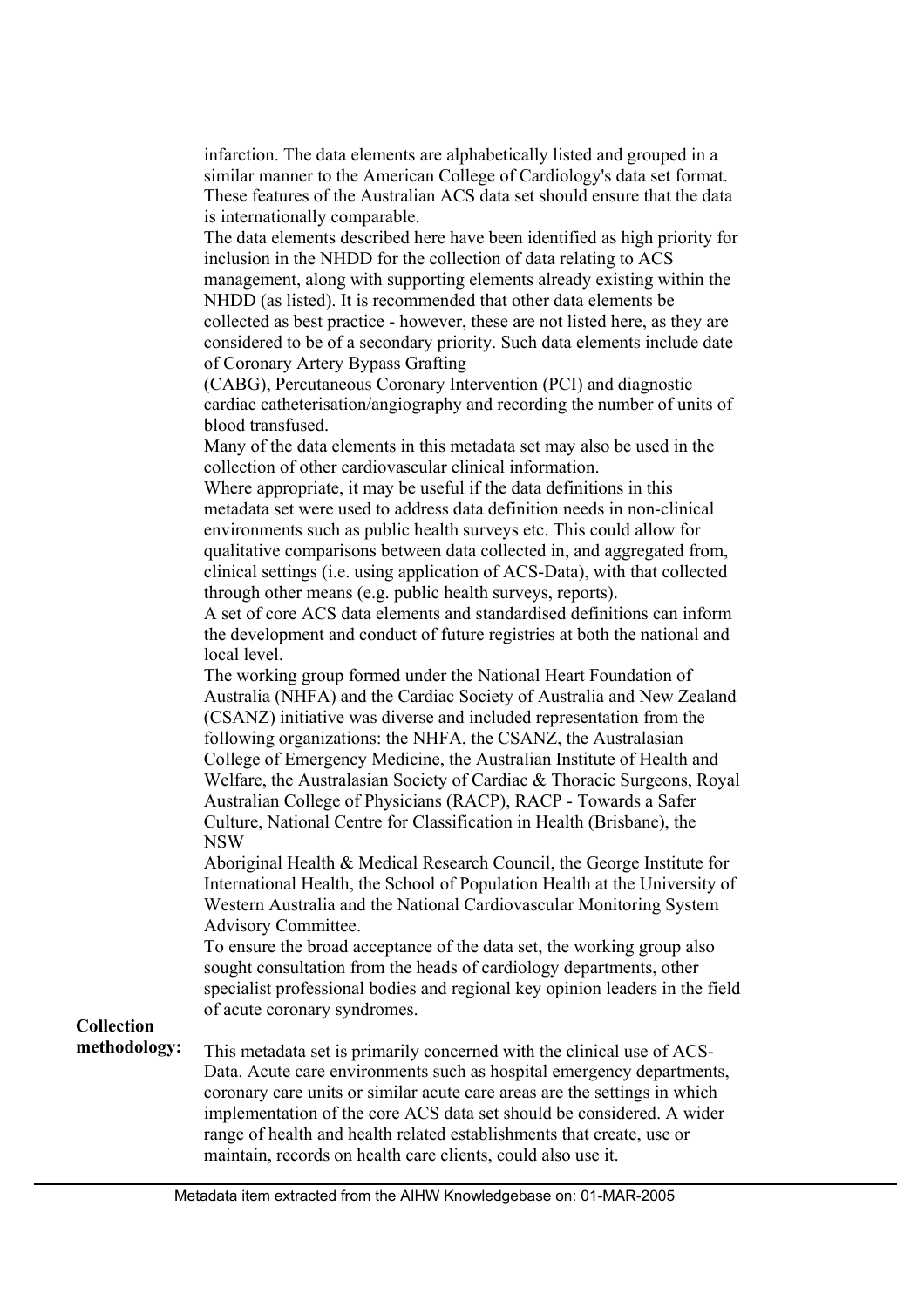maintain, records on health care clients, could also use it.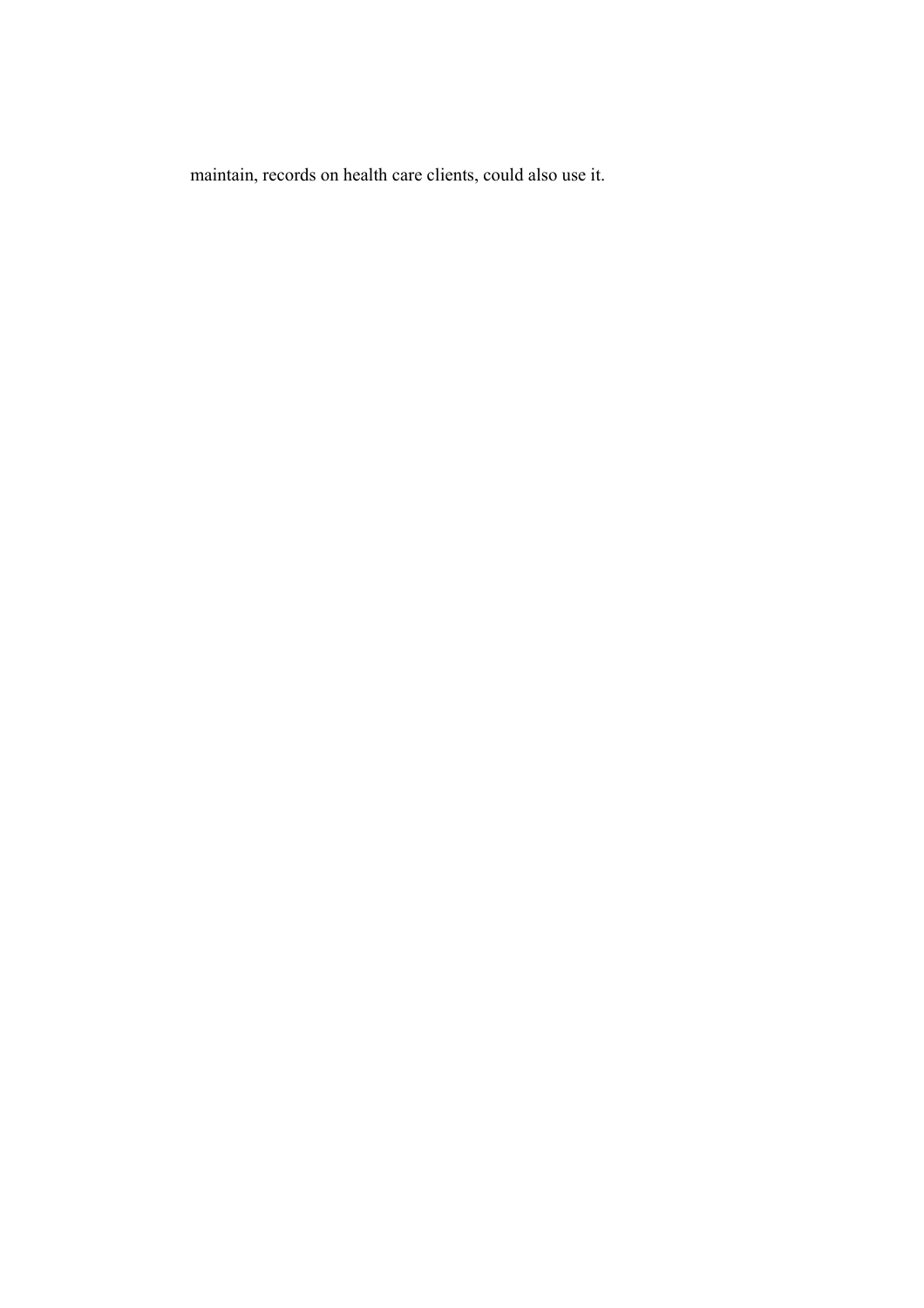## *Data elements linked to this Data set specification*

| Name                                                                | Data                                   | Reg.          | ID     | <b>Vers</b>  | <b>Type</b>                | <b>Current</b> |
|---------------------------------------------------------------------|----------------------------------------|---------------|--------|--------------|----------------------------|----------------|
| Acute coronary syndrome<br>procedure type                           | <b>NHDD</b>                            | NHIMG         | 001019 | 1            | Data<br>Element            | Current        |
| Acute coronary syndrome<br>stratum                                  | <b>NHDD</b>                            | NHIMG         | 001021 | 1            | Data<br>Element            | Current        |
| Angiotensin converting<br>enzyme (ACE) inhibitors<br>therapy status | <b>NHDD</b>                            | <b>NHIMG</b>  | 001020 | $\mathbf{1}$ | Data<br>Element            | Current        |
| Aspirin therapy status                                              | <b>NHDD</b>                            | NHIMG         | 001022 | 1            | Data<br>Element            | Current        |
| Beta-blocker therapy status                                         | <b>NHDD</b>                            | NHIMG         | 001023 | 1            | Data<br>Element            | Current        |
| Bleeding episode using TIMI<br>criteria - status                    | <b>NHDD</b>                            | <b>NHIMG</b>  | 001024 | $\mathbf{1}$ | Data<br>Element            | Current        |
| Blood pressure - diastolic<br>measured                              | <b>NHDD</b>                            | <b>NHIMG</b>  | 000649 | $\mathbf{1}$ | Data<br>Element            | Current        |
| Blood pressure - systolic<br>measured                               | <b>NHDD</b>                            | <b>NHIMG</b>  | 000650 | 1            | Data<br>Element            | Current        |
| Chest pain pattern category                                         | <b>NHDD</b>                            | <b>NHIMG</b>  | 001025 | 1            | Data<br>Element            | Current        |
| Cholesterol-HDL - measured                                          | <b>NHDD</b>                            | <b>NHIMG</b>  | 000651 | $\mathbf{1}$ | Data<br>Element            | Current        |
| Cholesterol-LDL calculated                                          | <b>NHDD</b>                            | <b>NHIMG</b>  | 000652 | $\mathbf{1}$ | Derived<br>Data<br>Element | Current        |
| Cholesterol-total - measured                                        | <b>NHDD</b>                            | <b>NHIMG</b>  | 000653 | 1            | Data<br>Element            | Current        |
| Clinical evidence status                                            | <b>NHDD</b>                            | <b>NHIMG</b>  | 001026 | 1            | Data<br>Element            | Current        |
| Clinical procedure timing<br>status                                 | <b>NHDD</b>                            | <b>NHIMG</b>  | 001027 | $\mathbf{1}$ | Data<br>Element            | Current        |
| Clopidogrel therapy status                                          | <b>NHDD</b>                            | NHIMG         | 001028 | $\mathbf{1}$ | Data<br>Element            | Current        |
| Concurrent clinical condition -<br>on presentation                  | <b>NHDD</b>                            | NHIMG 001029  |        | 1            | Data<br>Element            | Current        |
| Country of birth                                                    | Int.<br>NCSDD & & NHIMG<br><b>NHDD</b> | <b>NCSIMG</b> | 002004 | 4            | Data<br>Element            | Current        |
| Creatine kinase MB isoenzyme<br>(CK-MB) - measured                  | <b>NHDD</b>                            | NHIMG 001030  |        | $\mathbf{1}$ | Data<br>Element            | Current        |
| Creatine kinase MB isoenzyme<br>(CK-MB) - units                     | <b>NHDD</b>                            | NHIMG 001031  |        | 1            | Data<br>Element            | Current        |
| Creatine kinase MB isoenzyme                                        | <b>NHDD</b>                            | NHIMG 001032  |        | $\mathbf{1}$ | Data                       | Current        |

Metadata item extracted from the AIHW Knowledgebase on: 01-MAR-2005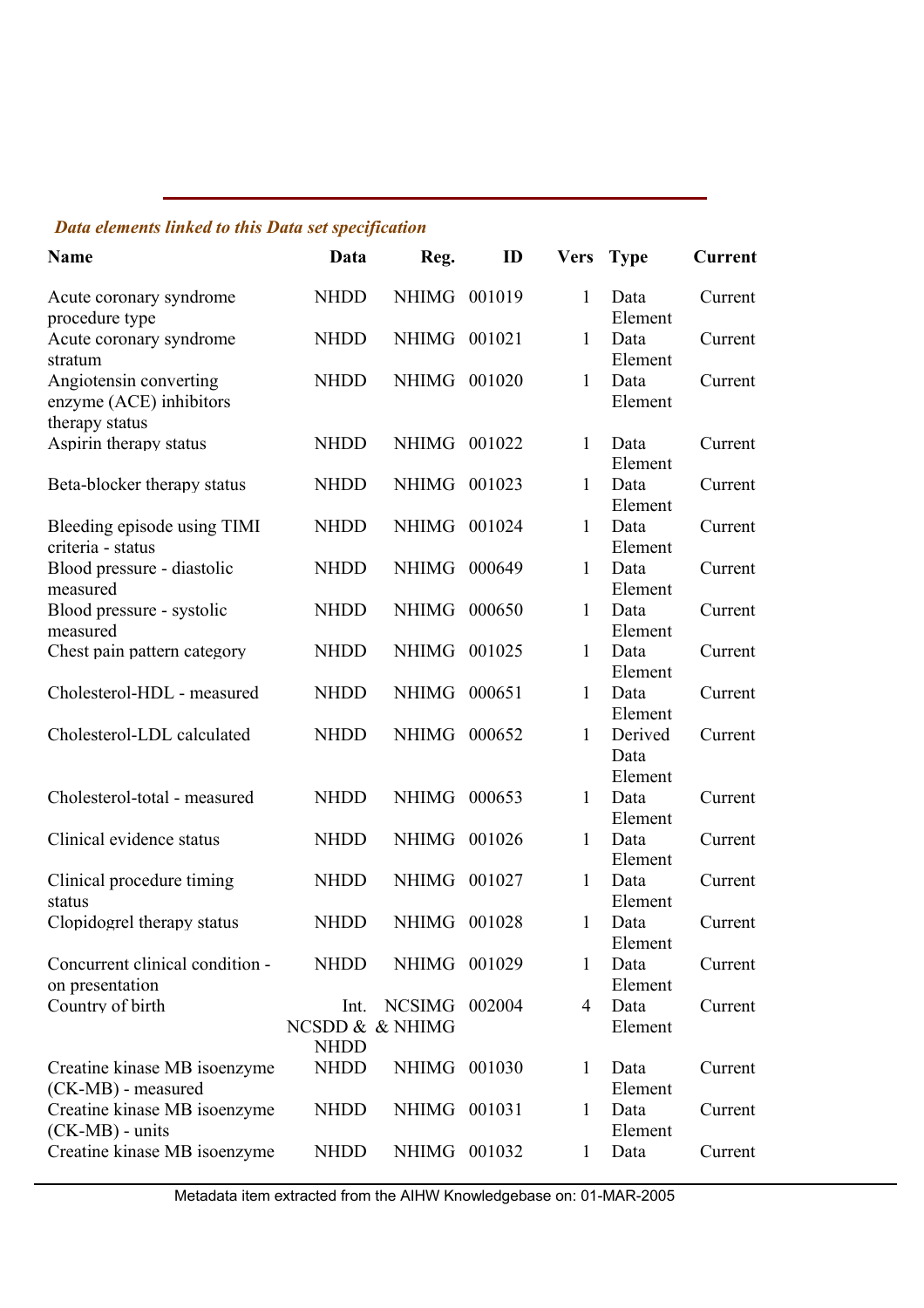| $(CK-MB)$ - upper limit of<br>normal range                 |                            |               |        |                | Element                    |         |
|------------------------------------------------------------|----------------------------|---------------|--------|----------------|----------------------------|---------|
| Creatinine serum - measured                                | <b>NHDD</b>                | NHIMG 000655  |        | 1              | Data<br>Element            | Current |
| Date creatine kinase MB<br>isoenzyme (CK-MB) measured      | <b>NHDD</b>                | NHIMG         | 001033 | 1              | Data<br>Element            | Current |
| Date of birth                                              | Int.<br>NCSDD & & NHIMG    | <b>NCSIMG</b> | 002005 | 5              | Data<br>Element            | Current |
|                                                            | <b>NHDD</b>                |               |        |                |                            |         |
| Date of first angioplasty<br>balloon inflation or stenting | <b>NHDD</b>                | <b>NHIMG</b>  | 001034 | 1              | Data<br>Element            | Current |
| Date of intravenous fibrinolytic<br>therapy                | <b>NHDD</b>                | <b>NHIMG</b>  | 001035 | 1              | Data<br>Element            | Current |
| Date of referral to                                        | <b>NHDD</b>                | <b>NHIMG</b>  | 000656 | $\mathbf{1}$   | Data<br>Element            | Current |
| Date of triage                                             | <b>NHDD</b>                | <b>NHIMG</b>  | 000353 | 1              | Data<br>Element            | Current |
| Date patient presents                                      | <b>NHDD</b>                | <b>NHIMG</b>  | 000350 | $\overline{2}$ | Data<br>Element            | Current |
| Date troponin measured                                     | <b>NHDD</b>                | <b>NHIMG</b>  | 001036 | 1              | Data<br>Element            | Current |
| Diabetes status                                            | <b>NHDD</b>                | <b>NHIMG</b>  | 000654 | $\mathbf{1}$   | Data<br>Element            | Current |
| Electrocardiogram (ECG)<br>change - location               | <b>NHDD</b>                | <b>NHIMG</b>  | 001037 | $\mathbf{1}$   | Data<br>Element            | Current |
| Electrocardiogram (ECG)<br>change - type                   | <b>NHDD</b>                | NHIMG         | 001038 | 1              | Data<br>Element            | Current |
| Fibrinolytic drug used                                     | <b>NHDD</b>                | NHIMG 001039  |        | $\mathbf{1}$   | Data<br>Element            | Current |
| Fibrinolytic therapy status                                | <b>NHDD</b>                | <b>NHIMG</b>  | 001040 | 1              | Data<br>Element            | Current |
| Functional stress test element                             | <b>NHDD</b>                | <b>NHIMG</b>  | 001040 | $\mathbf{1}$   | Data<br>Element            | Current |
| Functional stress test ischaemic<br>result                 | <b>NHDD</b>                | NHIMG 001041  |        | 1              | Data<br>Element            | Current |
| Glycoprotein IIb/IIIa receptor<br>antagonist status        | <b>NHDD</b>                | NHIMG 001042  |        | 1              | Data<br>Element            | Current |
| Heart rate                                                 | <b>NHDD</b>                | NHIMG 001043  |        | 1              | Data<br>Element            | Current |
| Heart rhythm type                                          | <b>NHDD</b>                | NHIMG 001044  |        | 1              | Data<br>Element            | Current |
| Height - self-reported                                     | <b>NHDD</b>                | NHIMG 000363  |        | $\overline{2}$ | Data                       | Current |
| Indigenous status                                          | Int.<br>NCSDD & & NHIMG    | <b>NCSIMG</b> | 002009 | 5              | Element<br>Data<br>Element | Current |
| Killip classification code                                 | <b>NHDD</b><br><b>NHDD</b> | NHIMG 001045  |        | 1              | Data                       | Current |
| Lipid-lowering therapy status                              | <b>NHDD</b>                | NHIMG 001046  |        | $\mathbf{1}$   | Element<br>Data            | Current |

Metadata item extracted from the AIHW Knowledgebase on: 01-MAR-2005